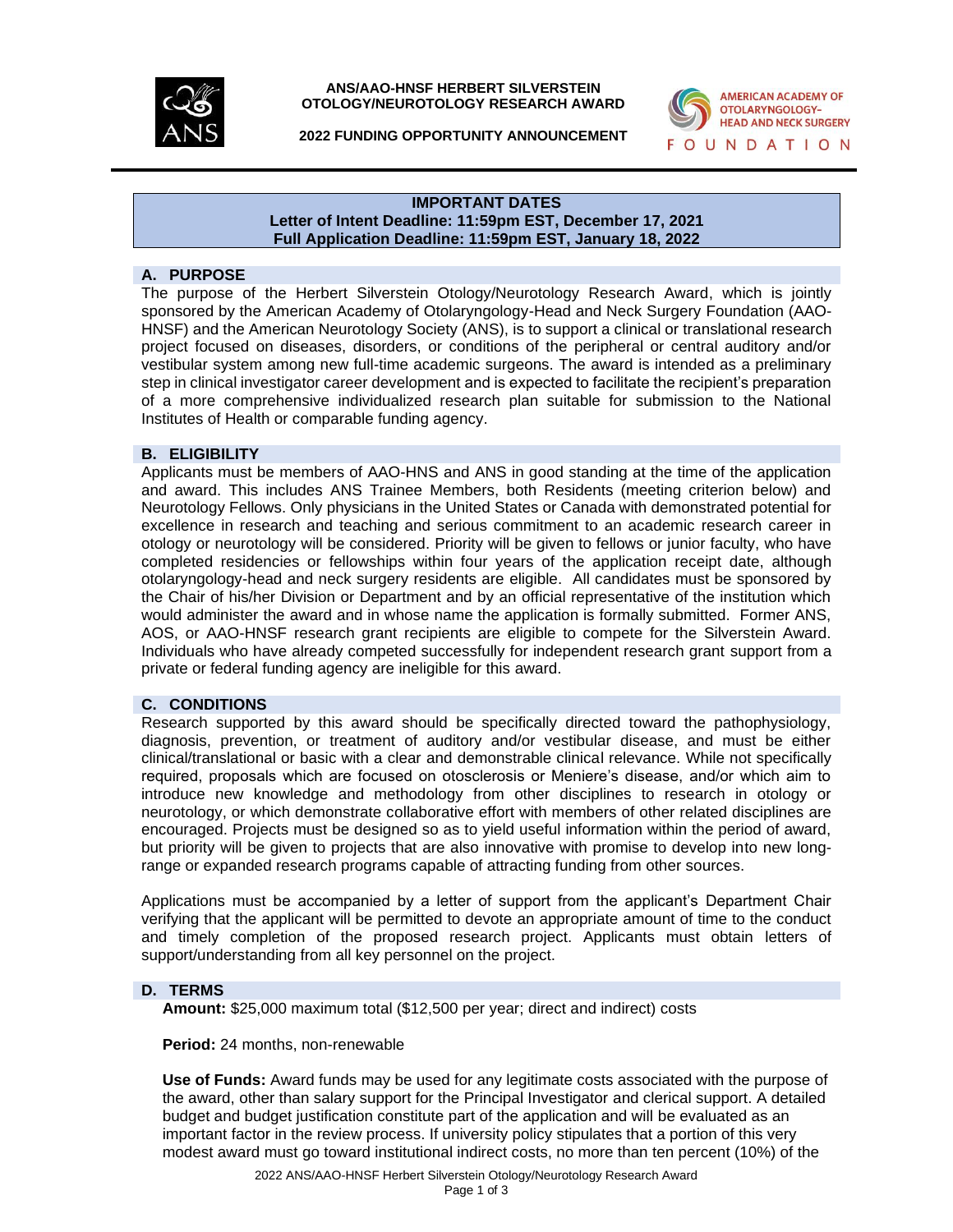

**ANS/AAO-HNSF HERBERT SILVERSTEIN OTOLOGY/NEUROTOLOGY RESEARCH AWARD**



**2022 FUNDING OPPORTUNITY ANNOUNCEMENT**

direct costs may be applied for indirect costs. Indirect costs refer to expenses associated with facilities and administration costs. Examples of indirect costs include, but are not limited to utility expenses, communication costs, accounting and legal expenses, and shared monies across institutions. Please refer to the **NIH website** for specific information on grant budgets.

Allowable expenses include consultant fees (e.g., statistician, methodologist); salary support for research assistants or other supporting personnel; computer software or hardware; computer database access fees; and expenses related to presentation or publication of results. Equipment and supplies purchased with this award become the property of the recipient institution.

**Funding Disclosures:** AAO-HNSF and ANS will withhold up to ten percent (10%) of the grant until such time that the research project is completed and all requirements have been meet, as outlined in section K; Reporting Requirements. This condition must be acknowledged when signing and submitting the terms and conditions contract to release the initial funds.

**Notification:** Letters of notification will be sent in June of the award year. Please do not call the AAO-HNSF office prior to that time to inquire about results.

**Starting Date:** The award may be activated as early as July 1 of the year of award, but no later than January 1 of the following year**.** 

# **E. FORMAT**

Applications are in a similar format to the National Institutes of Health. All applications must be completed and submitted online through ProposalCENTRAL at [https://proposalcentral.altum.com.](https://proposalcentral.altum.com./) Visit<http://www.entnet.org/CORE> for information on the application process.

# **F. SIGNATURES**

The original copy of an application must be signed by the person legally authorized to represent the institution in any contractual relationship that might result. This is typically someone in the administration whom the applicant does not know personally. All signatures must be original or verified electronic signatures. AAO-HNSF grants are awarded to the institution with which the Principal Investigator is affiliated, not to the investigator or his/her division or department. For this reason, it is very important that applicants comply with their institutions' policies with regard to presubmission processing of grant applications. Applicants are advised to consult their institutions' offices of research administration or sponsored projects for information on processing requirements for an application prior to its submission.

## **G. APPROVALS**

CORE grants are awarded to the institution with which the Principal Investigator is affiliated, unless the individual is an independent practitioner unaffiliated with an institution. For this reason, it is very important that applicants comply with their institutions' policies with regard to pre-submission processing of grant applications. If the proposed research involved human subjects, the project must be reviewed and approved by an institutional review board (IRB). The approval must be submitted with the application. Independent practitioners involving human subjects must also submit evidence of a review by an institutional or non-institutional review board with the application. If IRB approval is unavoidably delayed certification of approval signed by an official of the application institution within 30 days after the application deadline. Grant applications that are not IRB-approved will not be reviewed or considered further in that grant cycle. Any changes in the proposed work required by an IRB to secure approval must be submitted to the AAO-HNSF with the follow-up certification, prior to review or after the work is in progress.

### **H. LETTER OF INTENT**

All applicants must submit a Letter of Intent (LOI) online no later than 11:59pm Eastern Standard Time December 17, 2021. The LOI includes the title of the project, the principal investigator, and an abstract